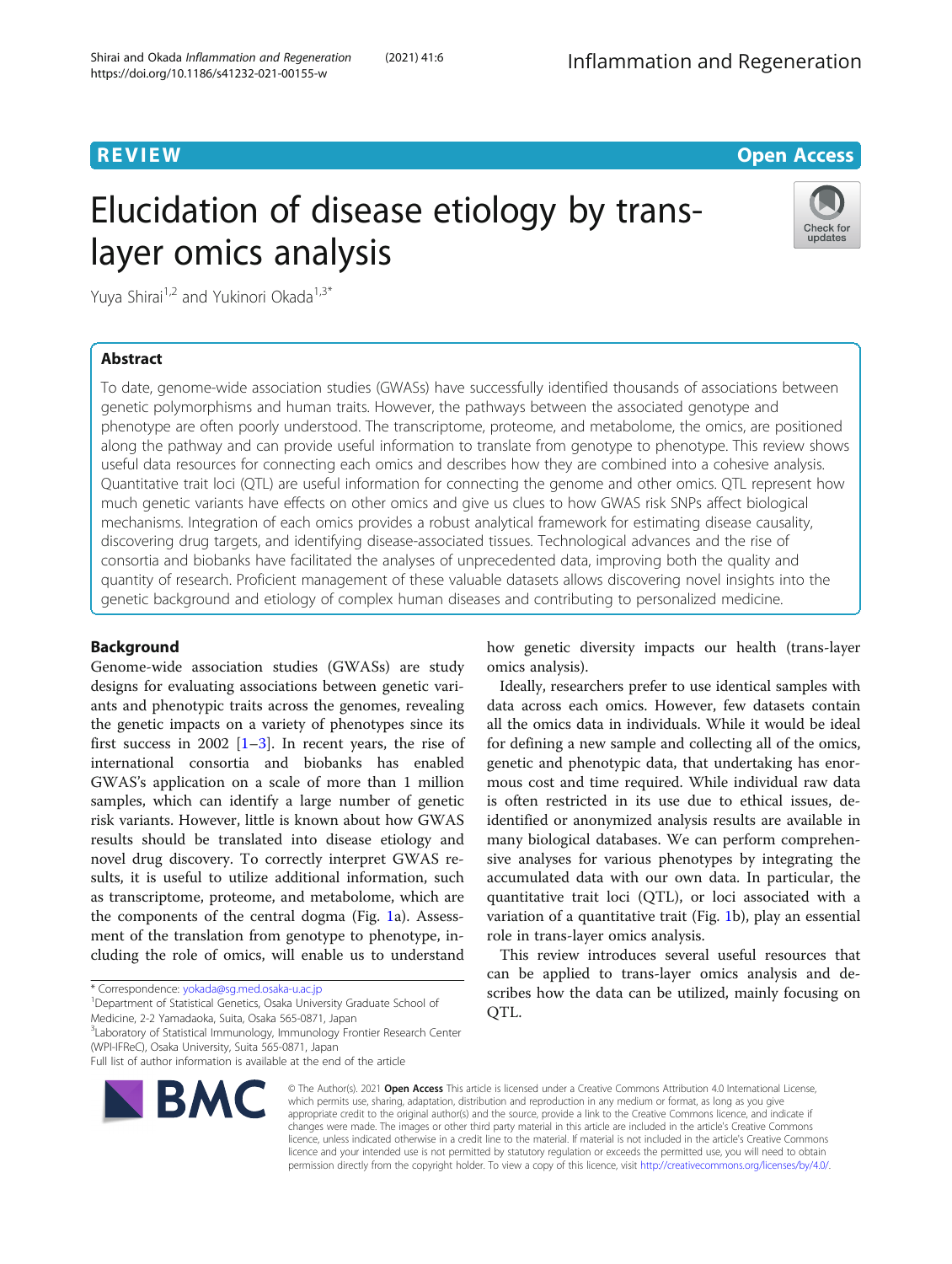<span id="page-1-0"></span>

data in other layers, can link genome to other omics. Epigenetic data provide functional genomic annotations based on various experiments. These data connecting each layer are described in red squares and analysis methods that integrate them are shown in bold. GWAS: genomewide association study, TWAS: transcriptome-wide association study, eQTL: metabolite QTL, sQTL: splicing QTL, pQTL: protein QTL, mQTL: metabolite QTL, meQTL: methylation QTL, LDSC regression: Linkage disequilibrium score regression. b An example of QTL. The continuous quantitative traits, such as gene expression level and protein amount, are plotted for each genotype

### Transcriptome

More than 90% of the risk variants identified by GWASs have been found in non-coding regions [[4,](#page-5-0) [5](#page-5-0)], and as a result, rarely alter the amino acid sequence. Several studies have reported that many GWAS risk variants in the noncoding region are enriched in regulatory regions involved in gene transcription, including enhancers and promoters [[6,](#page-5-0) [7](#page-5-0)]. These findings motivated the investigation of genetic variants, called expression quantitative trait loci (eQTL), that affect gene expression levels. Researchers have identified numerous eQTL, some of which are available in several curated databases (Table 1). The effects of eQTL are tissue- and cell-specific [\[8](#page-5-0), [18\]](#page-6-0), and it is important to use eQTL data derived from the appropriate tissues and cells in relation to the target phenotype.

The Genotype-Tissue Expression (GTEx) Project has built a large-scale database of organ-specific eQTL data. The latest GTEx database is version 8, deployed in 2020, which includes curated data on as many as 15,201 RNA sequencing samples from 49 tissues of 838 donors [\[9](#page-5-0)].

Table 1 Useful resources and databases related to OTL

| Name                    | <b>Data</b>            | <b>Description</b>                                                                                                                                 | <b>URL</b>                                  | Reference |
|-------------------------|------------------------|----------------------------------------------------------------------------------------------------------------------------------------------------|---------------------------------------------|-----------|
| <b>GTEx</b>             | eQTL, sQTL             | The project examining 15,201 RNA-sequencing samples from<br>49 tissues and whole-genome sequencing of 838 donors.                                  | https://gtexportal.org/home/                | [8, 9]    |
| <b>DICE</b>             | eQTL                   | The resource of eQTL considering all human immune cell<br>types.                                                                                   | https://dice-database.org/                  | $[10]$    |
| Immugen                 | eQTL                   | The resource of eQTL neutrophils and splenic CD4+ T cells<br>across a panel of 40 mouse inbred strains.                                            | http://www.immgen.org/                      | $[11]$    |
| eQTLgen                 | eQTL                   | The consortium which incorporates 37 eQTL datasets for the<br>blood from 31,684 individuals.                                                       | https://www.eqtlgen.org/                    | $[12]$    |
| PsychENCODE eQTL        |                        | The consortium which generates a comprehensive online<br>resource for the adult brain across 1866 individuals.                                     | http://resource.psychencode.org/            | $[13]$    |
| eQTL<br>Catalogue       | eQTL                   | The database which contains quality controlled, uniformly<br>re-computed QTLs from 19 eQTL publications.                                           | https://www.ebi.ac.uk/egtl/                 | [14]      |
| SomaLogic<br>serum pQTL | pQTL                   | The serum pQTL summary statistics form 3301 European<br>healthy samples (INTERVAL study).                                                          | http://www.phpc.cam.ac.uk/ceu/<br>proteins/ | $[15]$    |
| mQTLdb                  | metylation<br>QTL      | The methylation QTL summary statistics of 1000 mother-child<br>pairs at serial time points across the life-course (ARIES).                         | http://www.mqtldb.org/                      | $[16]$    |
| QTLbase                 | <b>Various</b><br>QTLs | The database compiling genome-wide QTL summary statistics http://mulinlab.org/qtlbase<br>for human molecular traits across > 70 tissue/cell types. |                                             | $[17]$    |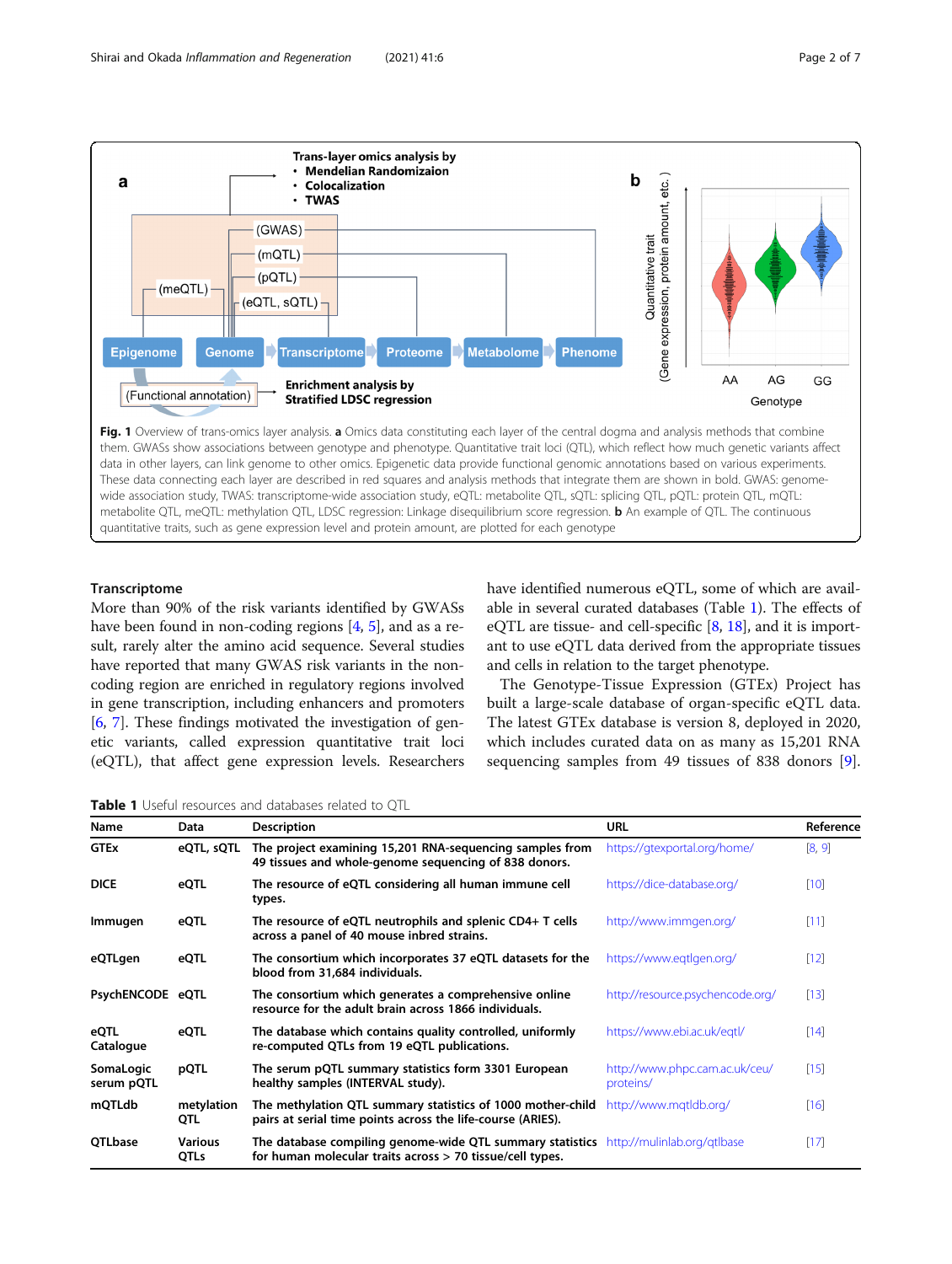In addition to eQTL information, the GTEx also contains genetic variants, splicing quantitative trait loci

(sQTL), affecting gene splicing. The sQTL data allow us to develop hypotheses about genetic polymorphisms in splicing, leading to diversity in the RNA transcribed from a single gene.

Several eQTL analyses for individual blood cell types have been successfully performed due to easy access to the sample and the cell diversity  $[10, 19-21]$  $[10, 19-21]$  $[10, 19-21]$  $[10, 19-21]$  $[10, 19-21]$  $[10, 19-21]$ . In these studies, cell types were clustered by sorting in the laboratory or estimation in silico.

The DICE (database of immune cell expression, expression quantitative trait loci (eQTL) and epigenomics) project was established to define the transcriptional and epigenomic landscape of many human immune cell types in relation to genetic variation [[10\]](#page-5-0). As the first report from this project, Schmiedel et al. performed the eQTL analysis for 13 primary immune cell types (three innate immune cell types, four naive adaptive immune cell types, and six  $CD4^+$  T memory cell types) and two activated cell types isolated from 106 leukapheresis samples provided by 91 healthy subjects in the San Diego area. They identified a total of 12,254 genes with ciseQTL and a large fraction (41%) of these genes showed a strong cis-association with genotype only in a single cell type. Furthermore, they confirmed several cases in which the cell types with eQTL corresponding to GWAS risk SNPs related to the well-known pathogenesis.

As for the eQTL analysis of non-Europeans, Ishigaki et al. conducted the eQTL analysis on five immune cell types (CD4+ T cells, CD8+ T cells, B cells, natural killer cells, and monocytes) and unfractionated peripheral blood from 105 healthy Japanese volunteers [\[21\]](#page-6-0). In this study, gene expression levels were predicted from individual genotype data based on the developed eQTL dataset and public epigenetic data. Subsequently, the association analysis between the estimated gene expression levels and 15 diseases state was performed. Finally, the cell-specific pathway activity was predicted by integrating the direction of eQTL effects. This framework applied to rheumatoid arthritis (RA) revealed that activation of the TNF pathway in CD4+ T cells plays a vital role in RA etiology.

Association analyses for genome-wide gene expression, as was done in this study, are called transcriptome-wide association studies (TWASs). TWASs use penalized regression techniques, such as LASSO, Ridge, or Elastic net, which incorporate eQTL reference data as training data and evaluate associations between predicted gene expression levels and a target trait. TWAS can also be performed with only GWAS summary statistics and external eQTL reference data [\[22](#page-6-0), [23](#page-6-0)]. However, we should carefully interpret TWAS results because non-causal genes co-regulated with causal genes are likely significant, resulting in TWAS results' bias. Finemapping of causal gene sets deals with this problem by incorporating linkage disequilibrium data and provides less unbiased results [\[24,](#page-6-0) [25\]](#page-6-0).

Most transcriptome studies focus on coding genes because many non-coding genes have unknown functions, and the analysis results can be challenging to interpret. Sakaue et al. developed a method for estimating GWAStarget miRNAs and GWAS-related tissues by integrating GWAS summary statistics and miRNA expression data [[26\]](#page-6-0). Analyses incorporating the transcriptome are expected to continue developing with increasing resources and maturating analytic techniques for non-coding gene data.

#### Single-cell analysis

Single-cell RNA sequencing makes it possible to evaluate gene expression at an unprecedentedly fine resolution in individual cell types and identify rare populations without assumptions. The previous classification of cells by surface markers could only identify existing cell types and had difficulty identifying heterogeneity in captured cell types [\[27\]](#page-6-0). Single-cell RNA sequencing is currently evolving with respect to technology and sample size. Monique et al. conducted eQTL analysis using singlecell RNA sequencing to identify eQTL for rare populations and reported variants that alter gene co-expression [[28\]](#page-6-0). The eQTL analysis for single-cell RNA sequencing can analyze individual cell types and freely definable clusters such as cell lineages, providing a more flexible analysis framework. More and more cell-type-specific and cell-cluster-specific eQTL will be identified in the near future [\[29](#page-6-0)].

In general, eQTL analyses that handle RNA data have a limit in that they capture a snapshot at a single point in time, not reflective of transcriptome fluctuations. Therefore, many eQTL are conditional, and some can only be identified through cell activation or cell differentiation [[30,](#page-6-0) [31](#page-6-0)]. Davenport et al. focused on transcriptome changes associated with drug administration [\[32](#page-6-0)]. They reported how much the eQTL were impacted by IL6 antibody treatment in SLE patients, resulting in expression changes. This study showed that the eQTL analysis using RNA-seq data at multiple times (at 0, 12, and 24 weeks of anti-IL6 drug administration) increased the number of identifiable eQTL compared to the analysis from one point in time. This study revealed that several eQTL effects were enhanced at a high total IFN level or by IL6 antibody administration, and each of the eQTL was enriched in ISRE motif and IRF4 motif. These findings suggested that these transcription factors (TFs) binding motifs may be key regulatory mediators of environmental stimuli and potential therapeutic targets [[33](#page-6-0)].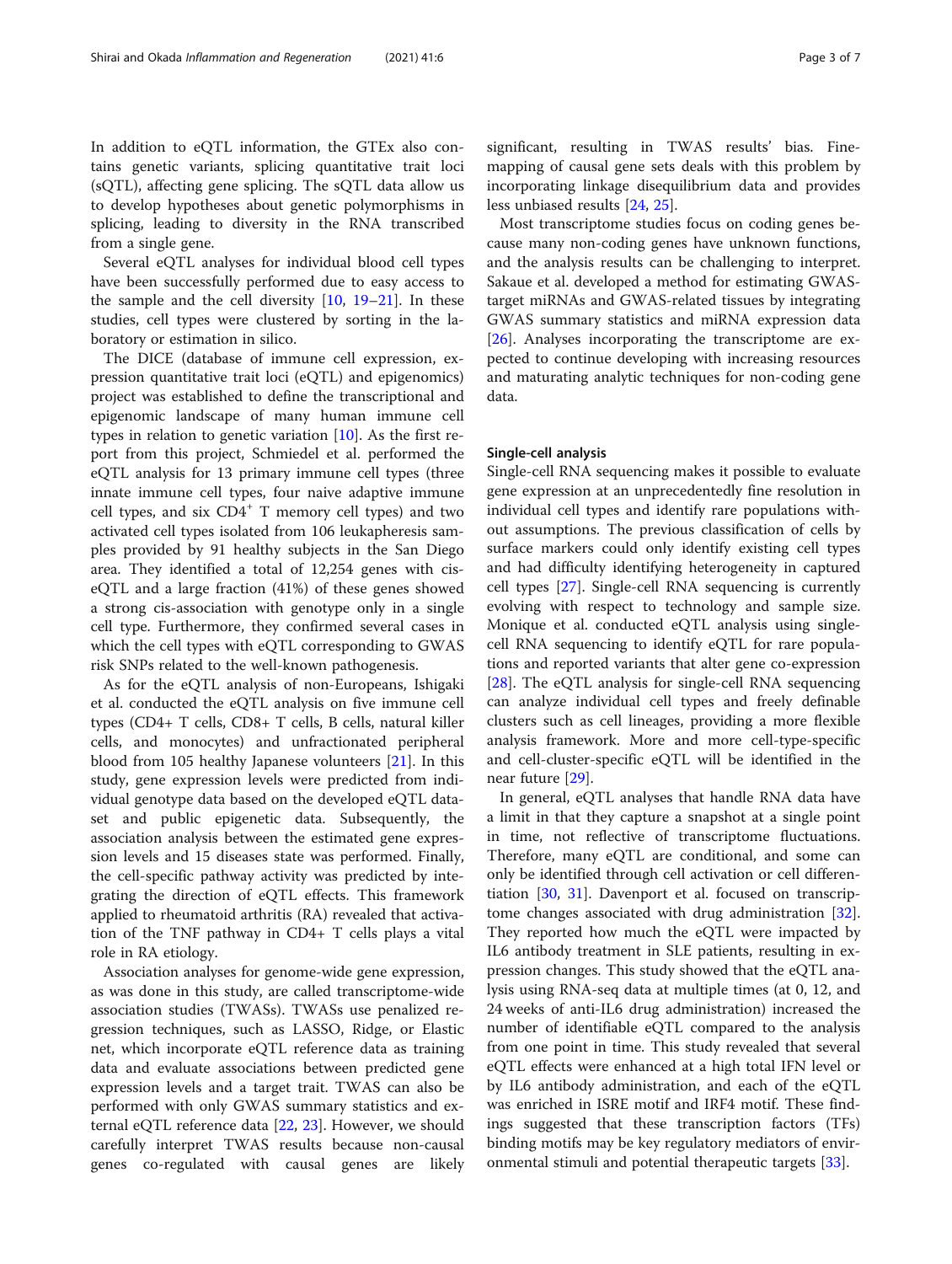Mass cytometry is another single-cell modality and provides different cell-type-specific profiles. Mass cytometry measures a limited number  $({\sim}40)$  of preselected markers, but these markers are supported by decades of experimental evidence that they are useful for defining cellular heterogeneity [[34](#page-6-0)]. Zhang et al. defined stromal and immune cell populations overabundant in RA joint synovial tissues by integrating single-cell RNA sequencing and mass cytometry data [[35](#page-6-0)]. They found that several specific immune cells, categorized by genetic and proteomic profiles (e.g., THY1<sup>+</sup>HLA-DRA<sup>hi</sup> sublining fibroblasts), were increased in RA synovium. This study showed that the integration of multiple experimental modalities helps us select trait-specific cells by increasing the individual cells' information. QTL analyses of these cells central to the etiology should provide more evident and profound insights into genetic impacts on various diseases.

## Proteome

The proteome comprises the entire protein complement produced in an organism or system. Sun et al. investigated the associations between genetic variants and 2994 proteins in 3301 Europeans [[15](#page-5-0)]. They identified 1927 genetic loci, which altered the plasma protein amount between 1478 proteins and 764 genomic regions, known as protein quantitative trait loci (pQTL). Of note, only 10–20% of the previously reported cis eQTL were cis pQTL, while cis pQTL were significantly enriched in eQTL for the corresponding gene. Comparison between eQTL and pQTL studies may be influenced by differences in sample size, tissues, and technology platforms used in each analysis. Nonetheless, this study suggested that genetic effects on plasma protein abundance are often, but not exclusively, driven by regulation of mRNA.

Plasma proteins play essential roles through biological processes and represent a significant resource for drug targets [\[36](#page-6-0)]. Mendelian randomization (MR) is a useful method for exploring diseases-causing proteins, which can be therapeutic targets. Instead of allocating interventions or non-intervention as in randomized controlled trials (RCT), MR allocates subjects according to risk variants of the causative traits [[37\]](#page-6-0). MR is an attractive method for conducting RCT-like research despite being feasible with existing data. MR studies can be performed if the two traits are in different cohorts. Thus, the analysis platform with access to various GWAS results has been currently established [\[38\]](#page-6-0). Zheng et al. conducted a large-scale MR analysis of 1002 proteins on 225 traits with five extensive pQTL datasets [\[39\]](#page-6-0). They found 111 causal relationships between 65 proteins and 52 diseaserelated phenotypes. When these relationships were queried against a curated drug database, previously defined

associations between approved drugs and their target proteins were more likely to be identified. This finding supported MR as a useful tool to search for drug targets.

## Metabolome

The metabolome consists of small molecules that are intermediates or products of metabolism, ranging from peptides and lipids to drugs and pollutants. Several studies that tested the associations between genetic variants and serum metabolites have reported hundreds of loci changing serum metabolite amount, or metabolite quantitative trait loci (mQTL), which were often mapped to genes encoding for enzymes or transporters [[40](#page-6-0)–[42](#page-6-0)]. The kidneys play an important role in the regulation of blood metabolite by controlling the amount of urinary metabolites [[43\]](#page-6-0). As a result of excretion, urinary metabolites are more diverse than serum metabolites. Therefore, they can reflect individual differences that cannot be captured in blood metabolites. This fact inspired the investigation of associations between urinary metabolites and genetic variants [\[44](#page-6-0), [45\]](#page-6-0). Schlosser et al. performed the GWAS for the urinary concentrations of 1172 metabolites among 1627 patients with reduced kidney function  $[44]$ . They identified 240 urine metabolite-mQTL associations and found that the loci included 90 unique genes. These genes' expressions were seen in organs involved in the absorption and metabolism, such as the kidney, liver, and small intestine.

Furthermore, they used the colocalization method to confirm whether a GWAS risk variant was also responsible for mQTL signals in the locus. GWAS and QTL signals can overlap for three reasons: two independent causal variants in linkage disequilibrium (linkage), a single causal variant affecting the GWAS trait via gene expression modulation (causality), or a single causal variant affecting both traits independently (pleiotropy) [[46\]](#page-6-0). Colocalization helps us distinguish causality and pleiotropy from linkage, which is essential for identifying targets that drive GWAS risk loci.

#### Epigenome

The epigenome describes a biological phenomenon where chemical compounds can modify or mark the genome to affect gene expressions. DNA methylation at CpG dinucleotides plays an important role in gene regulation by altering DNA affinity with TF or chromatinbinding proteins. DNA methylation can occur for various reasons: normal development such as genomic imprinting, aging, environmental factors, or genetic factors. In these, genetic factors can be inherited and diversify the innate methylation status among individuals. Gaunt et al. evaluated the genetic influences on DNA methylation, or methylation quantitative trait loci (meQTL), in the human blood at five different life stages: children at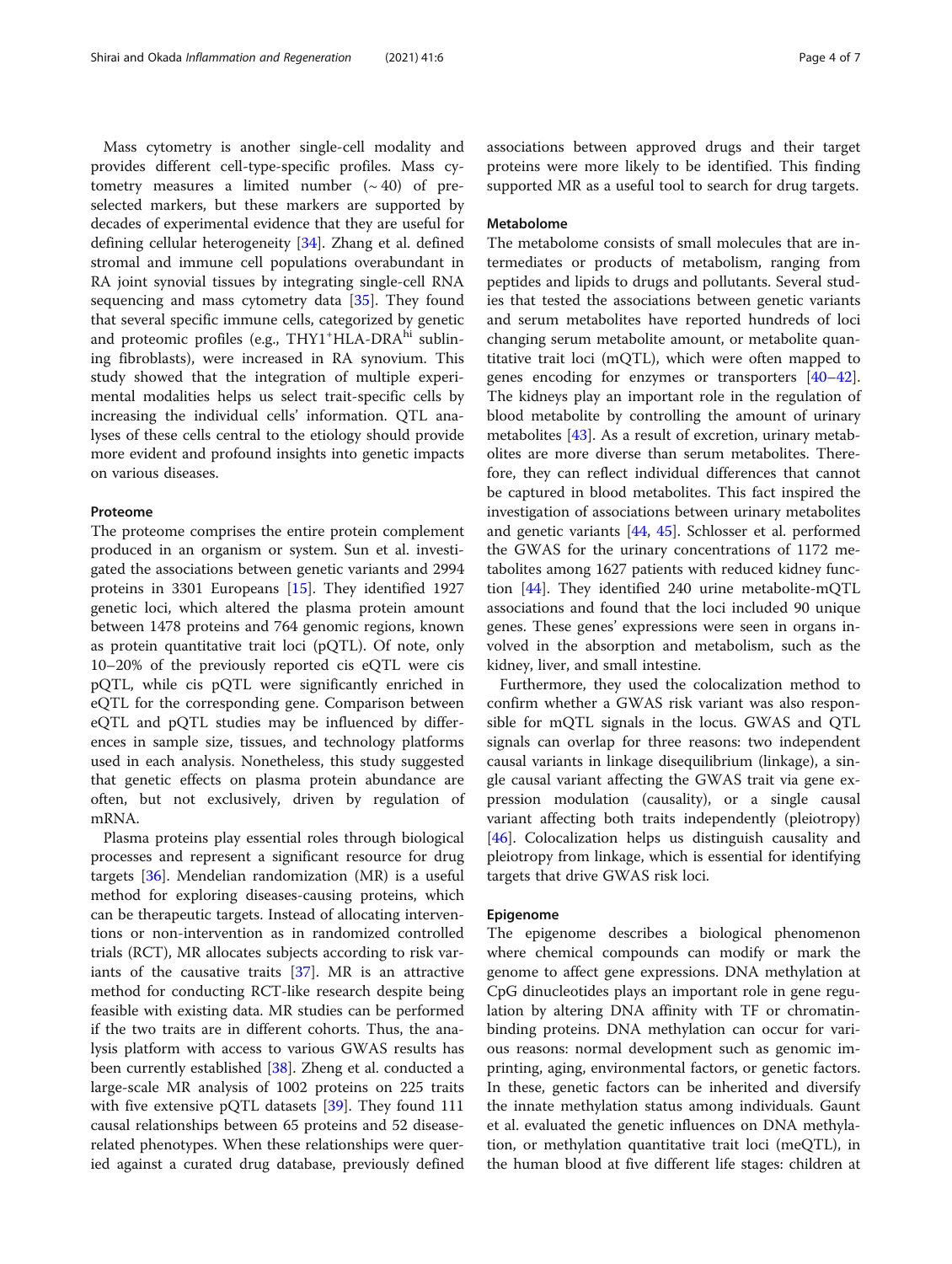birth, childhood, adolescence, and their mothers during pregnancy and at middle age [[16\]](#page-6-0). They identified 30,000 significant associations at each time point and revealed that the genetic heritability was highly stable at about 20% throughout the life stages. They also showed that meQTL likely overlapped with eQTL, as reported in GTEx, and enriched in GWAS risk loci for complex diseases, such as Alzheimer's disease and schizophrenia. Because DNA methylation is generally involved in gene regulation, genetic variants that affect methylation status can also affect gene expression levels. Their result supported that some GWAS risk variants may impact our health by altering gene expression via methylation.

While QTL are beneficial information in evaluating the effects of GWAS risk SNPs, most QTL analyses do not cover all tissues and probably have insufficient power in some tissues due to a lack of adequate sample size. It is useful to consider what functional annotations target variants are located in (Table 2). ENCODE [\[47](#page-6-0)], ROADMAP Epigenomics [\[49](#page-6-0)], and BLUEPRINT [[50](#page-6-0)] have accumulated considerable resources, mapping regulatory annotations in the genome by profiling chromatin functions, including DNase hypersensitivity sites, several types of histone markers, and the binding sites of chromatin-related proteins in many cells and tissues. ENCODE, which aims to catalog all functional elements of humans and mice, was updated in 2020 by expanding the target cell types and tissues and adding new annotations, including RNA-binding protein regions and chromatin loops [\[48](#page-6-0)]. ENCODE, version 3, integrates a vast amount of accumulated data into novel annotations for 926,535 candidate cis-regulatory elements (cCRE), covering 7.9% of the human genome and 339,815 cCRE covering 3.4% of the mouse genome. The registered data accumulated in several large consortia including EN-CODE is tremendous; a tool for efficiently searching them has also been released [\[52](#page-6-0)].

The FANTOM Consortium has used a unique technique called cap analysis of gene expression (CAGE) to identify promoters and enhancers across hundreds of cells and tissues [[53](#page-6-0)]. Hirabayashi et al. developed NET-CAGE (native elongating transcript), which enables the detection of TSSs of nascent RNAs and quantifies true transcriptional activities of promoters and enhancers at high nucleotide resolution in diverse cell types as well as frozen cells and tissues [[57\]](#page-6-0).

Linkage disequilibrium score regression (LDSC regression) is an effective tool for combining GWAS summary statistics with these genome annotations. In the polygenic traits, the  $\chi^2$  association statistic for a given SNP in GWASs includes the effects of all SNPs tagged by this SNP [\[58](#page-6-0)]. The LD score is calculated by the sum of the linkage disequilibrium  $r^2$  measures of the target variant and the surrounding variants (e.g., variants in a window size of 1 cM around the target variant). The regression of the  $\chi^2$  statistics by the LD score in a genome-wide manner provides an estimate of heritability. The modified form, or stratified LDSC regression, partitions SNP heritability by functional genomic annotations and tests whether the GWAS statistics is enriched in the annotations [[59\]](#page-6-0). For stratified LDSC regression, the authors have developed 10 cell-group-specific annotations and 220 cell-type-specific annotations for histone modifications (H3K4me1, H3K4me3, H3K9ac, and H3K27ac) created from ROADMAP Epigenomics data. These

Table 2 Useful resources and tools related to epigenetic data

| Name                          | <b>Description</b>                                                                                                                       | <b>URL</b>                                                        | References |
|-------------------------------|------------------------------------------------------------------------------------------------------------------------------------------|-------------------------------------------------------------------|------------|
| <b>ENCODE</b>                 | The project which aims to catalog all functional elements<br>genome of humans and mice by various assays.                                | https://www.encodeproject.org/                                    | [47, 48]   |
| Roadmap<br><b>Epigenomics</b> | The project which aims to produce a public resource of<br>human epigenomic data.                                                         | http://www.roadmapepigenomics.org/                                | [49]       |
| <b>BLUEPRINT</b>              | The European project which aims to generate epigenomic<br>maps of blood cells.                                                           | https://www.blueprint-epigenome.eu                                | [50]       |
| <b>DEEP</b>                   | The German projects which aim to map and functionally<br>interpret reference epigenomes in normal and diseased states.                   | http://www.deutsches-epigenom-programm.de                         | $[51]$     |
| <b>DeepBlue</b>               | The data server which provides epigenetic data collection<br>including data from the above four projects.                                | https://deepblue.mpi-inf.mpg.de                                   | $[52]$     |
| <b>FANTOM</b>                 | The consortium to assign functional annotations to the<br>full-length cDNAs collected during the Mouse Encyclopedia<br>Project at RIKEN. | https://fantom.gsc.riken.jp/                                      | $[53]$     |
| <b>CHIP-ATLAS</b>             | The database for visualizing and making use of public<br>ChIP-seq data submitted to the SRA (Sequence Read Archives).                    | https://chip-atlas.org/                                           | [54]       |
| HaploReg                      | The tool to annotate haplotype blocks containing target<br>genetic variants with epigenetic data.                                        | https://pubs.broadinstitute.org/mammals/<br>haploreg/haploreg.php | [55]       |
|                               | RegulomeDB The tool to annotate genome regions with epigenetic and<br>eQTL data and classify them by function.                           | https://regulomedb.org/regulome-search/                           | [56]       |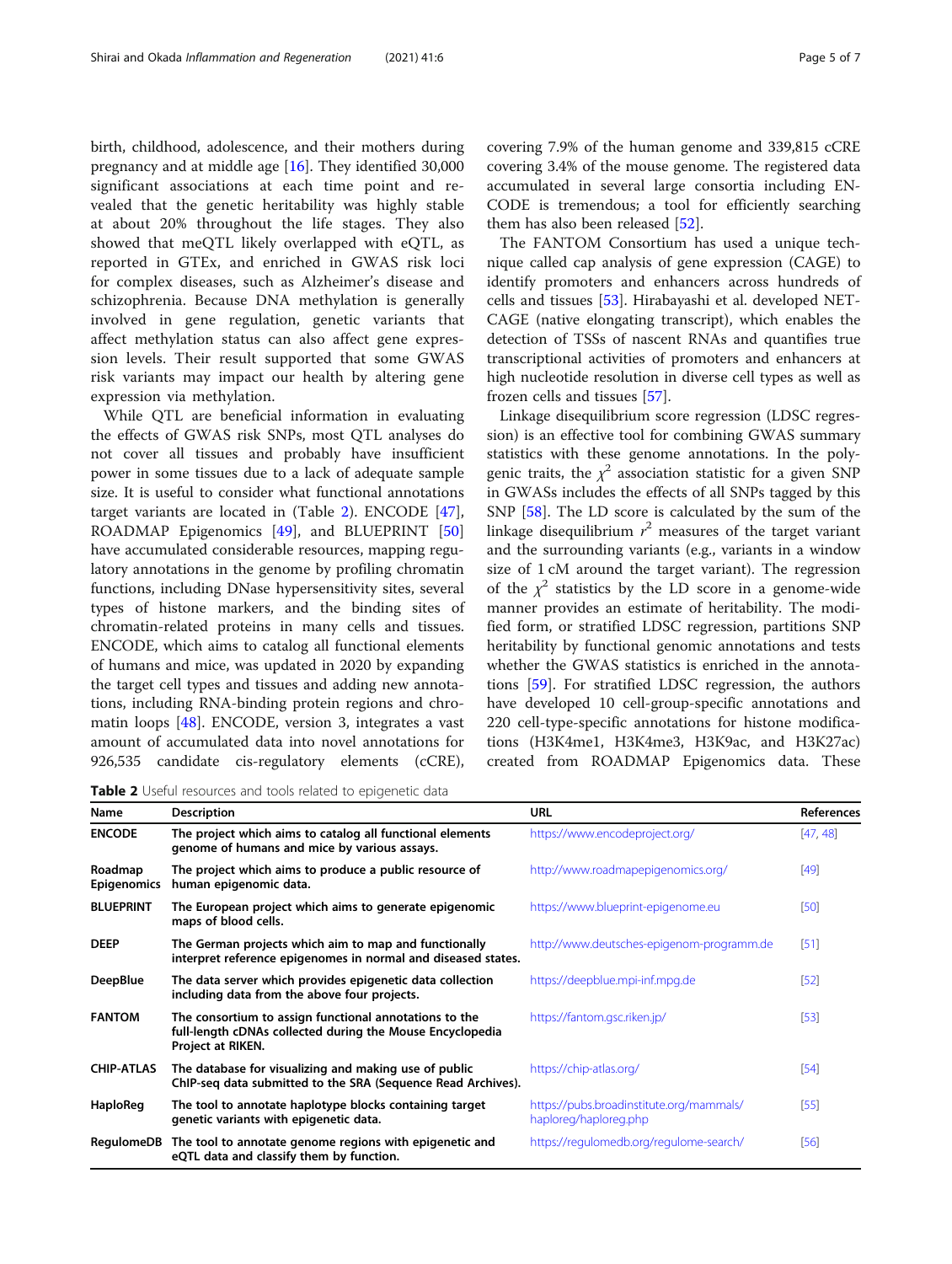<span id="page-5-0"></span>annotation sets are useful to implement GWAS enrichment analyses in various tissues [[60\]](#page-6-0).

Ishigaki et al. estimated TF enrichment in various diseases using the annotation of TF binding sites defined by 2868 publicly available chromatin immunoprecipitation sequencing datasets for 410 unique TFs [[61\]](#page-6-0). They identified 378 significant enrichments across nine diseases (e.g., NF-κB for immune-related diseases) and revealed that TF clusters characterized based on LD score included TF components which showed similar disease enrichment. LDSC regression provides a flexible framework because it can integrate GWAS summary statistics and customized genome annotations. In the future, functional annotations will continue their significant growth and will be available for genome annotation projects. Enrichment analyses combining these valuable annotations and GWAS data should contribute to the elucidation of complex human traits.

## Conclusions

The available omics data has improved in both quantity and quality. State-of-the-art technology, such as wholegenome sequencing, long lead sequencing, mass cytometry, and single-cell RNA sequencing, should illuminate currently unreachable areas. Furthermore, trans-layer omics analysis empowers the information from the individual omics. If the relationship between the genome and each omics is revealed, various living organisms' phenomena could be predicted from genome data. The tools introduced in this review are not limited to one type of omics pair but can be applied to various omics data combinations (e.g., colocalization between GWAS and sQTL). The trans-layer omics analyses using these sophisticated methods and a vast amount of data provide novel insights into the genetic background, etiology of complex diseases, and drug discovery, which should contribute to the implementation of personalized medicine.

#### Abbreviations

GWAS: Genome-wide association study; QTL: Quantitative trait loci; eQTL: Expression quantitative trait loci; GTEx: Genotype-tissue expression; DICE: Database of immune cell expression, expression of quantitative trait loci and epigenomics; RA: Rheumatoid arthritis; TWAS: Transcriptome-wide association study; TF: Transcription factor; pQTL: Protein quantitative trait loci; MR: Mendelian randomization; RCT: Randomized controlled trials; mQTL: Metabolite quantitative trait loci; meQTL: Methylation quantitative trait loci; cCRE: Candidate cis-regulatory elements; CAGE: Cap analysis of gene expression; LDSC: Linkage disequilibrium score

#### Acknowledgements

Not applicable

#### Authors' contributions

Y.S. wrote the manuscripts. Y.O. supervised the review. The authors read and approved the final manuscript.

#### Funding

Y.O. was supported by the Japan Society for the Promotion of Science (JSPS) KAKENHI (19H01021, 20 K21834), and AMED (JP20km0405211,

JP20ek0109413, JP20ek0410075, JP20gm4010006, and JP20km0405217), Takeda Science Foundation, and Bioinformatics Initiative of Osaka University Graduate School of Medicine, Osaka University.

#### Availability of data and materials

Not applicable

#### Ethics approval and consent to participate Not applicable

Consent for publication

Not applicable

#### Competing interests

The authors declare that they have no competing interests.

#### Author details

<sup>1</sup>Department of Statistical Genetics, Osaka University Graduate School of Medicine, 2-2 Yamadaoka, Suita, Osaka 565-0871, Japan. <sup>2</sup>Department of Respiratory Medicine and Clinical Immunology, Osaka University Graduate School of Medicine, Suita 565-0871, Japan. <sup>3</sup>Laboratory of Statistical Immunology, Immunology Frontier Research Center (WPI-IFReC), Osaka University, Suita 565-0871, Japan.

#### Received: 7 December 2020 Accepted: 22 January 2021 Published online: 08 February 2021

#### References

- 1. Ozaki K, Ohnishi Y, Iida A, Sekine A, Yamada R, Tsunoda T, et al. Functional SNPs in the lymphotoxin-α gene that are associated with susceptibility to myocardial infarction. Nat Genet. 2002;32:650–4.
- 2. Akiyama M, Okada Y, Kanai M, Takahashi A, Momozawa Y, Ikeda M, et al. Genome-wide association study identifies 112 new loci for body mass index in the Japanese population. Nat Genet. 2017;49:1458–67.
- 3. Okada Y, Wu D, Trynka G, Raj T, Terao C, Ikari K, et al. Genetics of rheumatoid arthritis contributes to biology and drug discovery. Nature. 2014;506:376–81.
- 4. Edwards SL, Beesley J, French JD, Dunning AM. Beyond GWASs: illuminating the dark road from association to function. Am J Hum Genet. 2013;93:779– 97.
- 5. Ricaño-Ponce I, Wijmenga C. Mapping of immune-mediated disease genes. Annu Rev Genomics Hum Genet. 2013;14:325–53.
- 6. Maurano MT, Humbert R, Rynes E, Thurman RE, Haugen E, Wang H, et al. Systematic localization of common disease-associated variation in regulatory DNA. Science. 2012;337:1190–5.
- 7. Pasquali L, Gaulton KJ, Rodríguez-Seguí SA, Mularoni L, Miguel-Escalada I, Akerman İ, et al. Pancreatic islet enhancer clusters enriched in type 2 diabetes risk-associated variants. Nat Genet. 2014;46:136–43.
- 8. GTEx Consortium. Genetic effects on gene expression across human tissues. Nature. 2017;550:204–13.
- 9. GTEx Consortium. The GTEx Consortium atlas of genetic regulatory effects across human tissues. Science. 2020;369:1318–30.
- 10. Schmiedel BJ, Singh D, Madrigal A, Valdovino-Gonzalez AG, White BM, Zapardiel-Gonzalo J, et al. Impact of genetic polymorphisms on human immune cell gene expression. Cell. 2018;175:1701–1715.e16.
- 11. Mostafavi S, Ortiz-Lopez A, Bogue MA, Hattori K, Pop C, Koller D, et al. Variation and Genetic control of gene expression in primary immunocytes across inbred mouse strains. J Immunol. 2014;193:4485–96.
- 12. Võsa U, Claringbould A, Westra H-J, Bonder MJ, Deelen P, Zeng B, et al. Unraveling the polygenic architecture of complex traits using blood eQTL metaanalysis. bioRxiv. 2018. <https://doi.org/10.1101/447367>.
- 13. Wang D, Liu S, Warrell J, Won H, Shi X, Navarro FCP, et al. Comprehensive functional genomic resource and integrative model for the human brain. Science. 2018;362:eaat8464. <https://doi.org/10.1126/science.aat8464>.
- 14. Kerimov N, Hayhurst JD, Manning JR, Walter P, Kolberg L, Peikova K, et al. eQTL catalogue: a compendium of uniformly processed human gene expression and splicing QTLs. bioRxiv. 2020. [https://doi.org/10.1101/2020.01.](https://doi.org/10.1101/2020.01.29.924266) [29.924266](https://doi.org/10.1101/2020.01.29.924266).
- 15. Sun BB, Maranville JC, Peters JE, Stacey D, Staley JR, Blackshaw J, et al. Genomic atlas of the human plasma proteome. Nature. 2018;558:73–9.